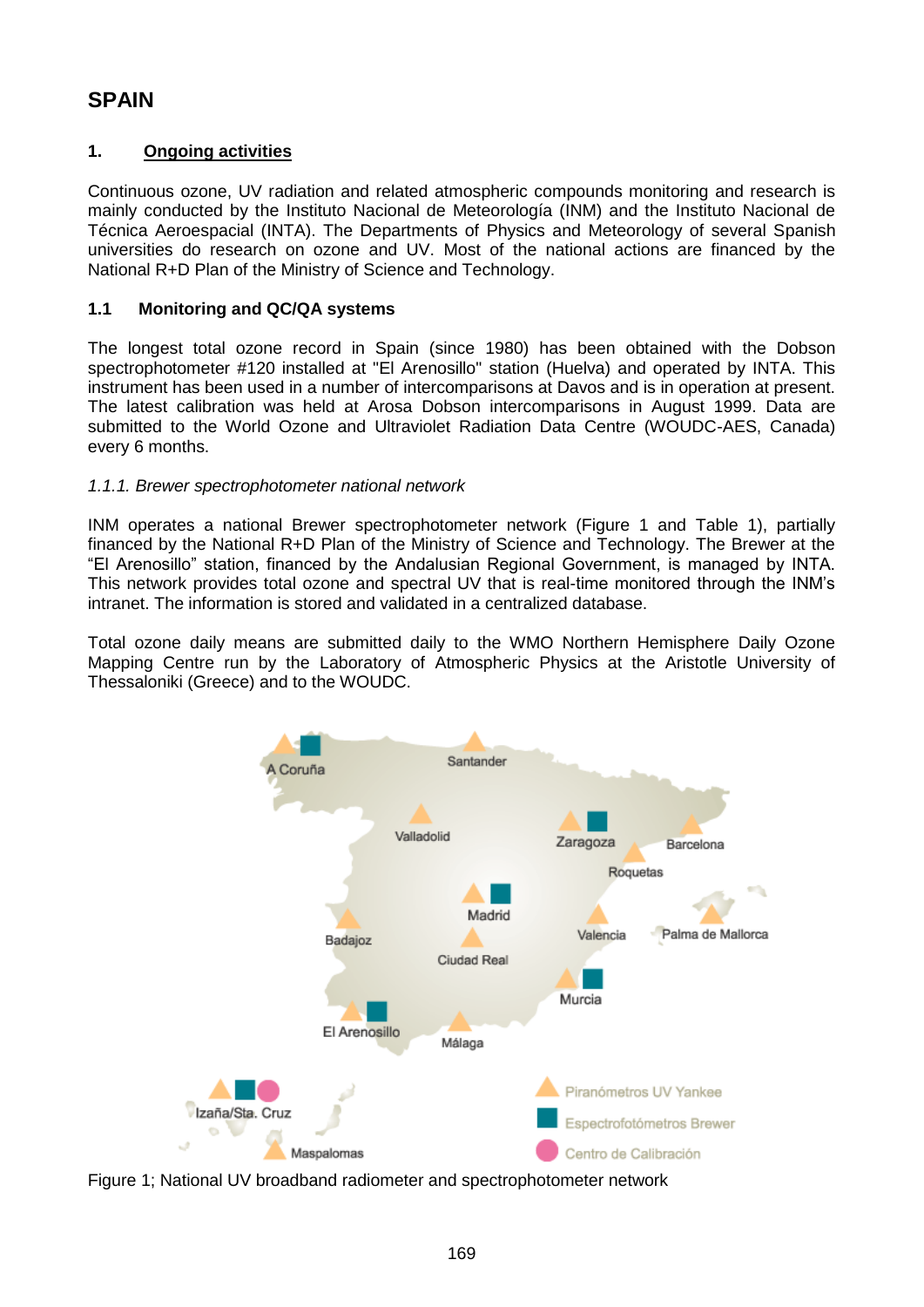Evaluated and refined total ozone data from Madrid, Murcia and Izaña stations are periodically submitted to the WOUDC database.

The Brewers (#033 and #157) at the Izaña Observatory have been intercompared with the international traveling reference Brewer#17 every year since 1991. Other Brewers of the network are intercompared and calibrated every two years. Last two intercomparisons were held at the El Arenosillo station in September 1999 and September 2001.

Since November 1999 the Brewer network has performed a common measurement schedule (ozone and spectral UV) on a daily basis. This information is stored in the centralized INM database. Spectral UV Quality Control (QC) consists of 50W lamp tests at each station performed every 2 weeks. Spectral UV Quality Assurance (QA) is carried out every year using a portable 1000W lamp calibration system designed by Int'l Ozone Services Inc. (IOS, Canada). Primary standard lamps (NIST traceable) are located at the optical lab of the Izaña Observatory. Before and after the national calibration trip 1000W secondary standard lamps are calibrated against the primary ones.

| Station                | Location                   | Instrument                   | <b>Institution</b> | <b>Since</b>                        | Last calibration |
|------------------------|----------------------------|------------------------------|--------------------|-------------------------------------|------------------|
| A Coruña               | 43°N 8°W                   | <b>Brewer MK-IV</b><br>#151  | <b>INM</b>         | Oct 1998                            | September 2001   |
| Zaragoza               | 42°N 1°W                   | <b>Brewer MK-IV</b><br>#166  | <b>INM</b>         | Nov 1998 (#033)<br>Nov 1999 (#166)  | September 2001   |
| Madrid                 | 40°N 4°W                   | <b>Brewer MK-IV</b><br>#70   | <b>INM</b>         | 1988 (#033)<br>May 1992 (#070)      | September 2001   |
| Murcia                 | 38°N 1°W                   | <b>Brewer MK-IV</b><br>#117  | <b>INM</b>         | May 1995                            | September 2001   |
| El Arenosillo          | 37°N 6.44°W                | <b>Brewer MK-III</b><br>#150 | <b>INTA</b>        | <b>June 1997</b>                    | September 2001   |
| Izaña                  | 28°N 16°W<br>2400 m a.s.l. | <b>Brewer MK-III</b><br>#157 | <b>INM</b>         | May 1992 (#033)<br>July 1998 (#157) | September 2001   |
| Santa Cruz<br>Tenerife | 28°N 16°W<br>Sea level     | <b>Brewer MK-II</b><br>#033  | <b>INM</b>         | Oct 2000                            | September 2001   |

Table 1; National Brewer Spectrophotometer network

#### *1.1.2 The UV broadband radiometer network*

A national UVB broadband network of 16 Yes-pyranometers (Figure 1), managed by INM, has been fully operational since July 1999. This network was financed by the National R+D Plan of the Ministry of Science and Technology.

Data from each station is submitted daily to the INM's central database and the UV index (UVI) is disseminated by Internet:<http://www.inm.es/web/infmet/tobsr/ulvio/PRIMERA.html>

A primary reference UV pyranometer, located at the Izaña Observatory, and a secondary portable reference UV pyranometer are kept just for the broadband UV network tests. The primary reference instrument participated in a broadband UV detector intercomparison organised by the LAP (Laboratory of Atmospheric Physics) of the Aristotle University of Thessaloniki (Greece) in September 1999. This intercomparison, carried out within the scope of the COST 713 action on "UV-B forecasting", hosted a total of 33 UV broadband detectors from 14 countries.

Comparisons of these pyranometers with double Brewer and Bentham spectroradiometers have been performed at the Izaña Observatory and at the El Arenosillo station. Results show that spectral response calibration facilities must be established. The design of this system is scheduled for 2002 and its implementation for 2003.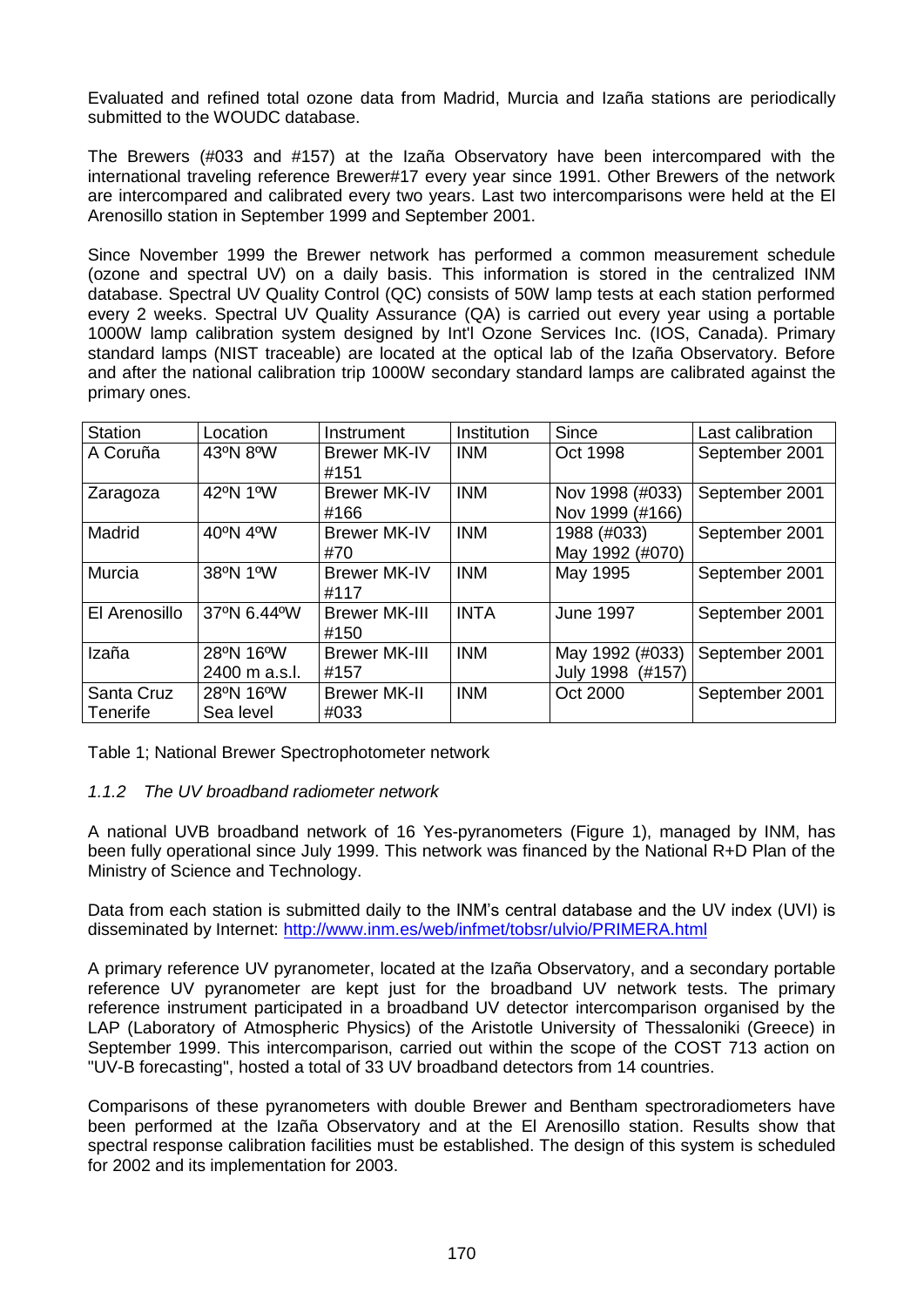## *1.1.3. The UVIFAN network*

The group of photobiology and algae biotechnology of the Ecology Department at Malaga University manages the "UVIFAN" UV network, based on broadband Eldonet (European Light Dosimeter Network) radiometers, in the Andalusia region. This network has been financed by the EC FEDER 1FD97-0824 Project. Detailed information of this network can be found at <http://uvifan.scai.uma.es/>

#### *1.1.4. The Ozone/UV Antarctic network*

In the framework of several projects financed in previous convocations of the National R+D Plan of the Ministry of Science and Technology, three UV-VIS spectrometers (EVA) designed and developed at INTA to measure column NO2 and O3 were installed at the permanent Argentinian bases of Belgrano (77º 52' S 34º37' W), Marambio (64º 14' S 56º37' W) and Ushuaia (54º 48' S 68º19' W), respectively, in 1994. The selected stations are scientifically interesting for the study of polar atmosphere as the southernmost, which is Belgrano, is mostly located inside the vortex, Marambio on the edge, and Ushuaia right outside the vortex. Three multi-channel narrow-band radiometers (NILU-UV) were installed by INM in the same stations in 1999, thanks to the existent agreements of scientific collaboration between INTA, INM, Dirección Nacional del Antártico (DNA/IAA) and Centro Austral de Investigaciones Científicas (CADIC, Argentina). The NILU instruments measure global radiation at five UV channels and PAR. A radiative transfer model is used to calculate the total ozone content, cloud transmittance and the biologically effective UV doses. Both complementary instruments are part of the Spanish Antarctic network that is now coordinated in the framework of the joint INTA-INM's "MAR" (Measurement of Antarctic Radiance for monitoring the ozone layer) Project (REN2000-0245-C02-01) financed by the National R+D Plan.

The Finnish Meteorological Institute (FMI) is in charge of the NILU radiometers' quality assurance system performing intercomparisons twice a year with a traveling reference NILU.

The main objective of this network is to provide both long term and near real-time observations of column  $O_3$  and  $NO_2$ , and UV radiation in order to characterize the polar vortex.

A description of the network, including instruments and stations, as well as the results of this network can be found at<http://www.izana.go.to/mar>

#### *1.1.5. The Global Atmospheric Watch (GAW) Program at the Izaña Observatory*

The Izaña Global Atmospheric Watch (GAW) station, operated by INM, is located at 28º18'N, 16º29'W, 2360 m a.s.l. on the island of Tenerife (The Canary Islands, Spain). The GAW program concerning the ozone and related compounds consists of the following:

 Continuous total ozone monitoring since May 1991, including two Umkehr profiles per day (since January 1992) is performed using Brewer spectrophotometers (see Table 1).

 UV scans every 20 minutes are obtained from the Brewer spectrophotometers since May 1991.

 A double spectroradiometer Bentham DM-150, installed in March 1999, provides global and diffused UV radiation scans every 15 minutes. This is the national UV reference instrument.

 The ECC ozonesonde program was initiated in November 1992. The ozonesoundings are launched from Santa Cruz de Tenerife station (36 m.a.s.l.), at a distance of 28 Km. from the Izaña Observatory, on a weekly basis. During intensive campaigns more than twenty sondes per month are launched.

 Meteorological soundings (PTU) have been launched twice per day (at 00 and 12 GMT) since 1958.

 A UV-VIS (DOAS) spectrometer instrument (EVA) from INTA for measuring total column NO2 and O3 has been operating at Izana Observatory since 1993.

 Optical depth (368, 500 and 778 nm) has been measured at Izaña using a PMOD/World Radiation Center (WRC, Davos) sunphotometer since January 1994. Since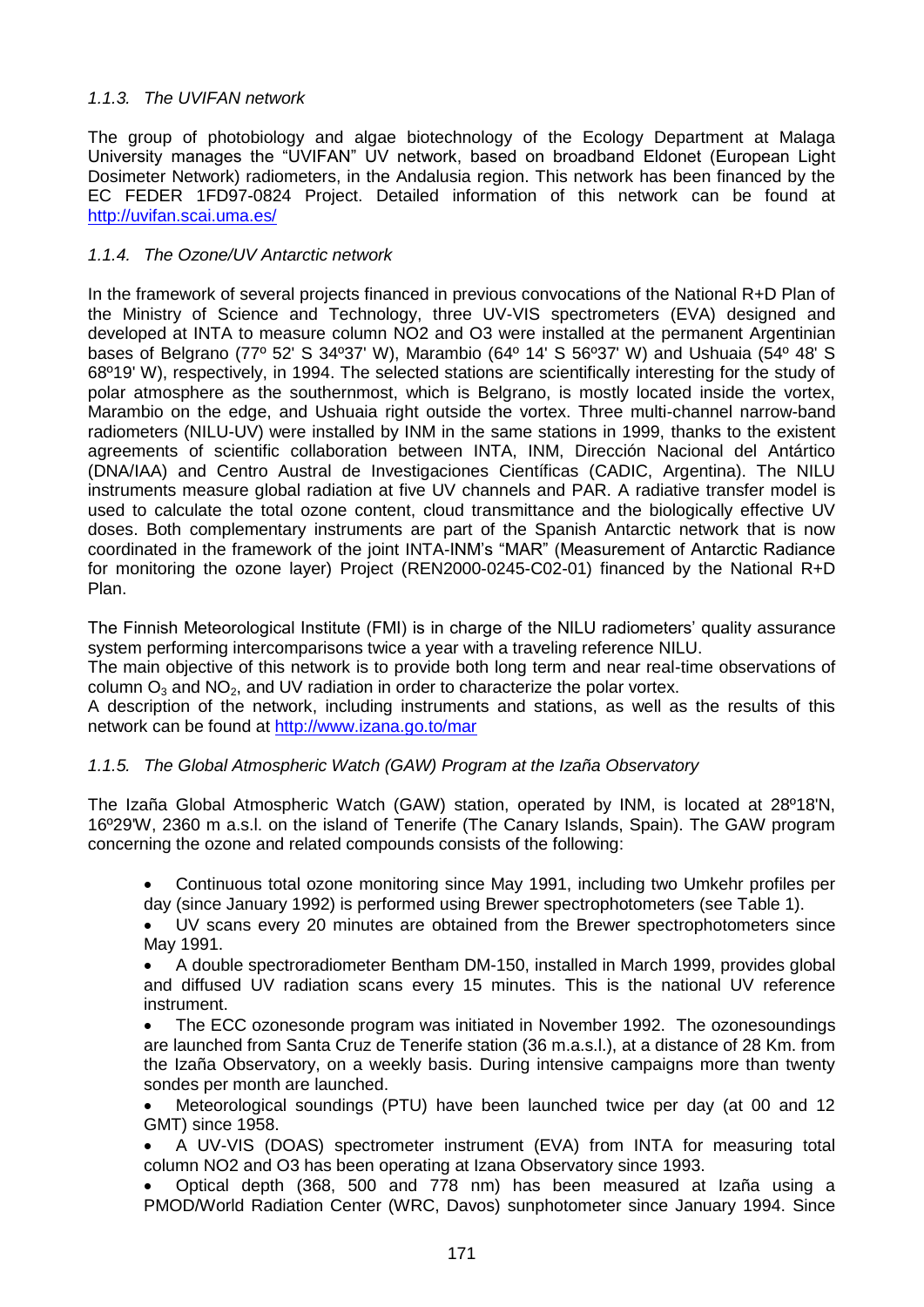June 2001 a Multifilter Precision Radiometer designed at the WRC has been operating at the Izaña Observatory.

*1.1.6. The Network for the Detection of Stratospheric Change (NDSC) Program at the Izaña Observatory*

Since 2000/2001 the Izaña Observatory has participated in the NDSC network as a complementary station in the following four programs:

- Total ozone with a double Brewer spectrophotometer managed by INM.
- ECC ozonesonde program operated by INM.

 UV-VIS: A photodiode array Spectrograph from INTA has been running at Izaña since December 1998. This instrument is able to measure total columns of O3 , NO2 and H2O. Retrievals of Iodine monoxide (IO) are being explored to detect whether or not this radical is in measurable magnitudes in the atmosphere outside of the boundary layer. A new UV photodiode array spectrograph from INTA was installed at the Izaña Observatory in November 2001 to expand the capabilities of the previous ones to BrO. Bromine has 50 times more Ozone Depletion Potential (ODP) than Chlorine and its concentration in the atmosphere is still increasing due to Methyl Bromide (CH3Br) and Halon emissions.

 FTIR: since February 1999 a ground-based FTIR (Fourier Transform InfraRed) spectrometer (Bruker IFS 120 M) is operated at the Izaña Observatory by the Institut für Meteorologie und Klimaforschung (IMK) (Forschungszentrum Karlsruhe, Germany). Besides zenith column amounts (ZCA) of trace gases such as O3, H2O, HDO, N2O, CH4, HF, HCl, ClONO2, NO, NO2, and HNO3, profiles of gases with narrow absorption lines such as O3, NO, HCl and HF can be retrieved.

#### *1.1.7. INTA's station at Keflavik (Iceland)*

A long-term ozonesounding program between INTA and IMO (Icelandic Meteorological Office) is running at the subArctic station of Keflavik (Iceland, 64ºN, 22ºW). Activities devoted to monitoring the ozone layer in the region of influence of the stratospheric polar vortex started in 1991 within the First Coordinated European Experiment for Ozone depletion Studies (EASOE). Since then and to date ozonesondes have been launched during winter through a number of European projects (SESAME, OSDOC, THESEO) and will continue in the near future (QUOBI).

#### *1.1.8. Long-term ozonesondes station at Belgrano Base (Antarctica)*

A long-term ozonesounding program between INTA and DNA/IAA (Argentina) has been running at the Belgrano station (Argentina, 78ºS, 35ºW) since 1999. Since then and to date ozonesondes have been launched through a number of Spanish (MAR and "Caracterización del vórtice Antártico y transporte meridional a partir de observaciones remotas de trazadores estratosféricos") and European projects (QUOBI).

#### *1.1.9. Intensive campaigns*

INTA and INM have participated in previous years, and participate nowadays, through the mentioned ozonesounding stations, at Keflavik, Madrid and Tenerife in the Match Experiment coordinated by the AWI (Alfred Wegener Institute, Germany). This experiment is being carried out in connection with the European projects (EASOE, SESAME (OSDOC), THESEO (O3-LOSS), EUROSOLVE). Sondes are both European and nationally financed.

Two national UV and visible spectroradiometer intercomparisons were held at the El Arenosillo station (INTA) in September 1999 and September 2001, respectively. Solar measurements and lamp calibrations were performed.

INOVO INterhemispheric OClO Polar VOrtex Variability. An intensive campaign to test the new high-resolution spectrograph and carry out measurements of OClO and study the impact of high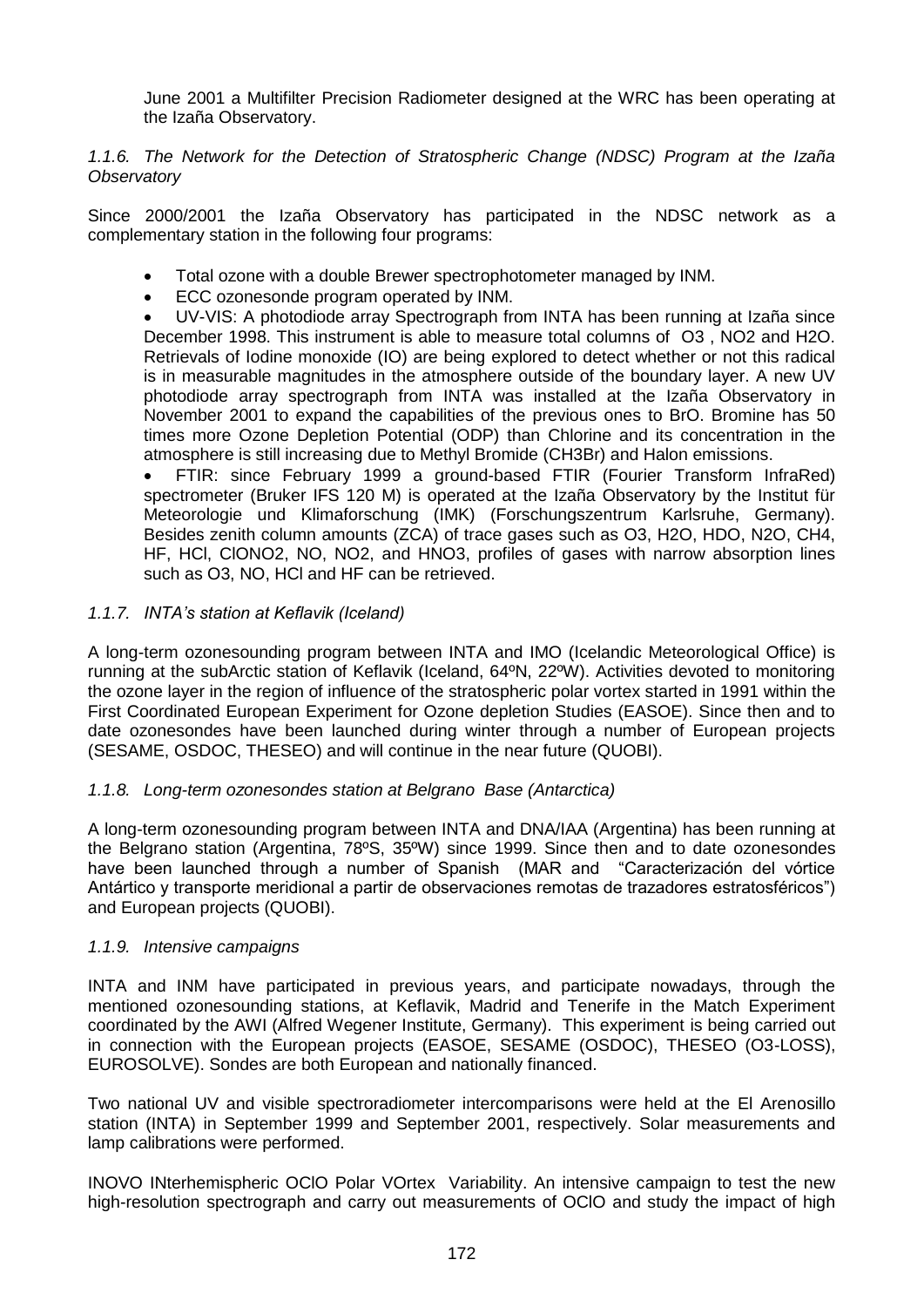reflective surface (snowy surface) on the species retrieved during the winter of 2001 at the polar observatory of Sodankyla, Finland. The instrument will be installed at Marambio Base, Antarctica next austral summer. The campaign has been financed by the European Commission through the LAPBIAT infrastructure facility.

## *1.1.10. Other monitoring programs and activities*

Episodic UV spectra are obtained by the Universities of Barcelona (Bentham DM-300), Valencia (Optronics and LICOR), Valladolid (LICOR) and la Laguna (Bentham and Optronics). Most of the measurements are used in investigations concerning the relationship between aerosol optical depth and spectral UV radiation.

INM has run a regular ozonesonde program in the Madrid-Barajas station on a weekly basis since March 1992.

INTA operates an ozonesounding facility at the El Arenosillo station with sporadic launches. Intensive campaigns, most of them financed by European projects, are frequently carried out at the El Arenosillo station.

The Department of the Fundamental Physics of La Laguna University, in collaboration with INM, operates a double Bentham DM-150 spectroradiometer at the Izaña Observatory headquarters (sea level) in Tenerife. A comparison of the UV and visible spectra obtained from this spectroradiometer with those obtained from a similar Bentham DM150 installed at the Izaña Observatory (2400 m a.s.l.) will be used to study the connection between UV radiation and radiative properties of the atmospheric aerosols and clouds.

INTA is collaborating with the Institute of Aerospace Medicine from DLR on solar UV dosimetry by biological sensors (biofilms @). The collaboration covers the measurement campaigns at different locations in Spanish and German territory and the improvement of data analysis (image treatments, unattended exposure devices, etc).

Departments of several universities are carrying out observations and studies regarding solar UV radiation and related atmospheric components. A summary of the activities performed by the Spanish universities is as follows:

 The Department of Optics and Applied Physics of Valladolid University is working on aerosol optical depth (AOD) characterization, including the UV range.

 The Department of Astronomy and Meteorology at Barcelona University has been taking sporadic measurements of UV and visible spectrum for the last nine years using a LI-COR 1800 spectroradiometer and now with a Bentham DM300 spectroradiometer. This group has also measured AOD. Work has also been done on simulation modeling using different radiative transfer codes.

 The Department of Thermodynamics at Valencia University is working on the aerosol observations and validating different radiative transfer codes.

 The Department of Applied Thermodynamics at Valencia Polytechnic University has been carrying out continuous measurements of UV with an Eppley radiometer since 1995.

 The Department of Fundamental and Experimental Physics at La Laguna University is working on aerosol characterization and its relationship with spectral UV radiation.

 The Atmospheric Physics Group at Granada University is working on solar radiation, remote sensing and aerosol characterization.

 The Department of Agriculture and Food at La Rioja University has been studying the effects of UV-B radiation on mountain aquatic bryophytes in their natural surroundings and has evaluated their use as bio-indicators.

#### **1.2. UVI forecasting**

In accordance with the COST-713 action ("UV-B prediction") of the European Commission a H+24 forecasting model of UVI for Spain has been implemented by INM. This model has a resolution of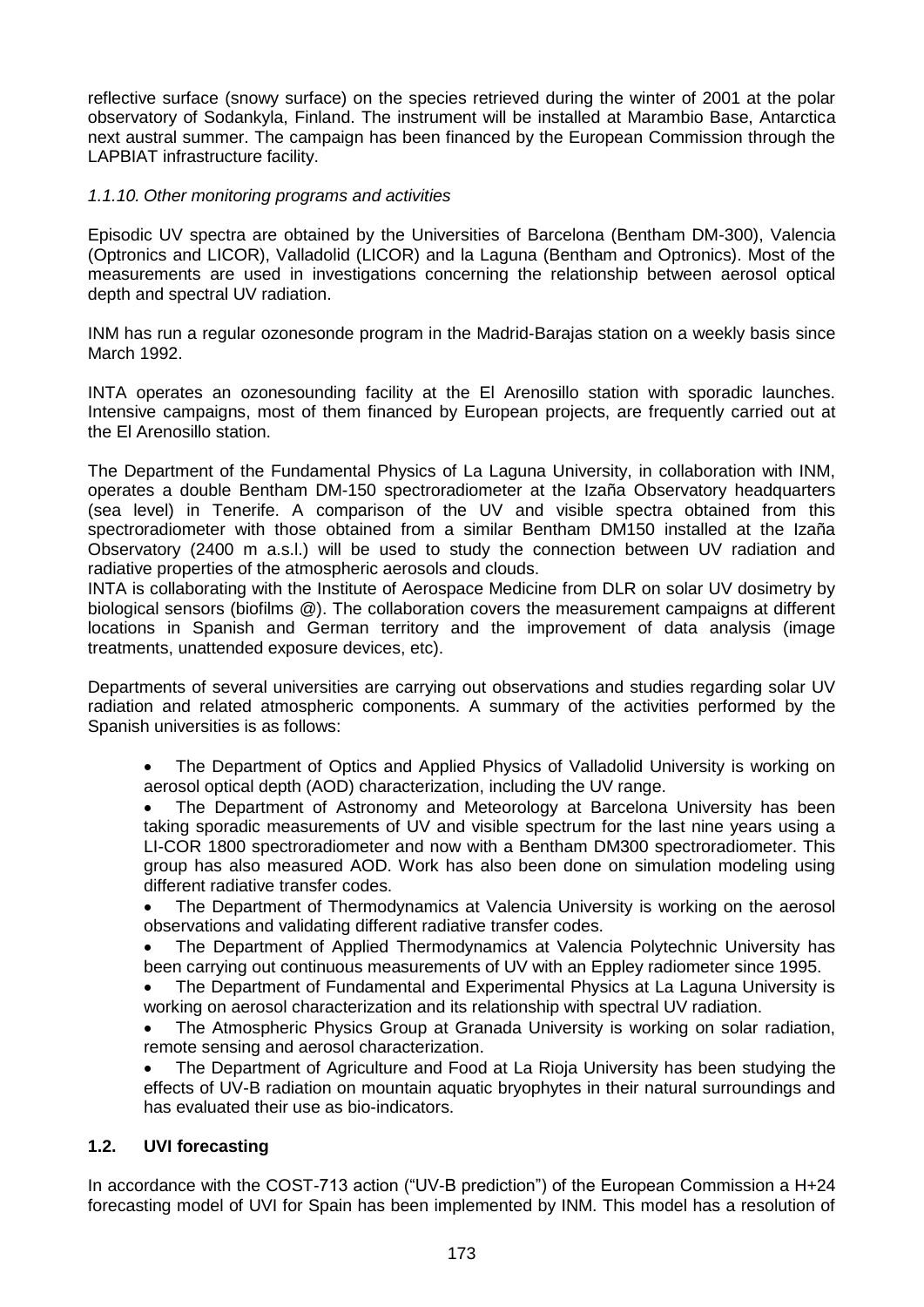5'x5' on a geographical domain bounded by 45ºN/15ºW and 25ºN/5ºE. The ozone prediction is based on a regression model, and the UVA-GOA radiative model from Valladolid University is used for UVI calculation.

The daily maximum forecasted UVI, as well as the daily variation of UVI under clear skies for each province capital of Spain are reported by internet: <http://www.inm.es/web/infmet/predi/ulvip.html>

# **1.3. UVI public divulging**

As part of the activities performed by Spain in the framework of the COST 713 Action "UVB forecasting", a "UV-Index for the Public" booklet (in Spanish) has been adapted and expanded with some examples for the Canary Islands region by INM. A printed version of this booklet has been published in collaboration with the Dermatology Department at La Laguna University Hospital of Tenerife (HUC) and the pharmaceutical associations of the Canary Islands. The booklet can be seen as a web page at:<http://www.izana.go.to/uvi>

## **1.4. Satellite activities**

INTA and INM participate in the STREAMER project coordinated by the DLR, Germany. It is a European project from the Earth Observation Program devoted to forecasting ozone and UV-B in the European sector using the GOME/ESA instrument (and SCIAMACHI/ESA in ENVISAT in the future) and meteorological forecasting. The output will be level – 3 products (maps) 24h forecasting of both ozone and UV-B on Internet, available to the public.

## **1.5. Ozone and UV research**

INM and INTA have actively participated in recent years in European projects related to ozone and UV research, which have recently finished or are still in progress. They are as follows:

 REVUE (Reconstruction of Vertical Ozone Distribution from Umkehr Estimates), ENV4-CT95-0161)

 TRACAS (TRAnsport of Chemical species Across Subtropical tropopause) ENV4-CT97-0546.

 STREAMER (Small Scale Structure Early Warning and Monitoring in Atmospheric Ozone and Related Exposure to UV-B Radiation), ENV4-CT98-0756.

 QUILT (Quantification and Interpretation of Long Term UV-Visible Observations of the stratosphere) EVK2-CT2000-0059. Devoted to improvements of Spectroscopic data products (NO2, O3, BrO, OClO, IO), Revision of the data sets, Modeling and interpretation, etc.

 QUOBI (Quantitative Understanding of Ozone Losses by Bipolar Investigations) EVK2-CT-2001-00129 (2002-2004): The main objective of the project is to test our quantitative understanding of the chemical mechanisms that destroy ozone in wintertime Arctic stratosphere and springtime Antarctic and to improve the representation of these processes in chemical models of the atmosphere.

INM, INTA and the Universities of Barcelona, Valencia, Valladolid and La Laguna participate in two large coordinated ozone&UV-related projects financed by the National R+D Plan of the Ministry of Science and Technology:

- "Measurement and Modeling for the space-time distribution of the ultraviolet solar irradiance in Spain" (CLI97-0345-C05).
- DEPRUVISE (Determination and forecasting of solar ultraviolet Radiation in Spain: influence of ozone, aerosol particles and cloudiness).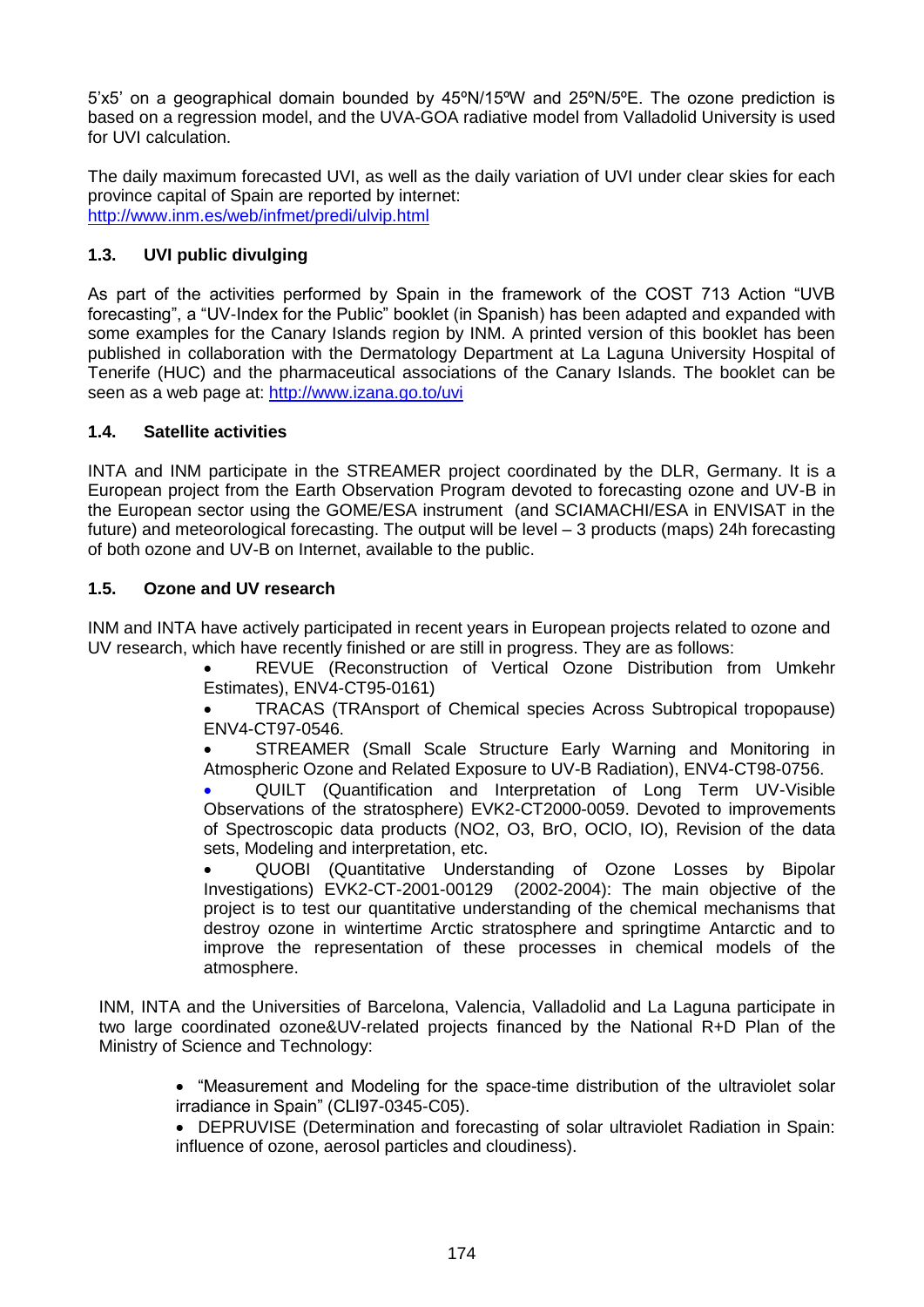## **2. Future activities**

#### **2.1. Monitoring and QC/QA systems**

A new UV photodiode array spectrograph from INTA will be installed in October 2002 in Marambio (Antarctica). It will retrieve zenith column amounts of BrO, OClO).

Cosine response calibration facilities for Brewer and UV broadband radiometers will be implemented at the Izaña Observatory during 2002.

The "Veleta 2002" field campaign will be held in July 2002, in the framework of the DEPRUVISE project, financed by the National R+D Plan of the Ministry of Science and Technology. This field campaign has been designed to obtain experimental data of elevation effects on solar ultraviolet irradiance. For this purpose different radiometers and spectroradiometers will be installed on both slopes of the Sierra Nevada Massif. The stations will cover from sea level to 3400 m a. s.l. on the top of the Veleta Peak. This information will be used to evaluate the aerosol radiative forcing on the solar UV irradiance. Several groups from the Universities of Granada, Barcelona, Valencia, Valladolid, Malaga and La Laguna, and the INTA and INM will participate in the field campaign. A national UV-instrument intercomparison will be held at the Izaña Observatory (INM) in the summer of 2003.

Aerosol optical depth (AOD) will be obtained by INM from the Brewer spectrophotometer network using the direct sun measurements. This information will be used as input in the national UVI forecasting model.

INM (Izaña Observatory) will perform the QA/QC of the UVIFAN network in order to achieve an homogenization of public information provided by both, UVIFAN and the national UV radiometer network (INM).

INM and Instituto de Meteorologia (IM) of Portugal will routinely exchange data and information from their respective Brewer and UV broadband networks.

#### **2.2. UVI forecasting**

The UVI forecasting model will be improved by incorporating as predictors forecasted temperature at 150 hPa, 100 hPa and 70 hPa from the ECMWF in the regression ozone model. A parameterized cloud modification factor will also be included using the cloud forecasts provided by the ECMWF. Validation of forecasted ozone and UVI will be validated using the Brewer and the UV broadband national networks. UVI forecasting will be provided to H+48.

#### **2.3. UVI public divulging**

During 2002 an intensive campaign to divulge the UVI to the public is planned by the INM in collaboration with the Spanish Cancer Society, and main national TV, radio and newspaper media.

#### **2.4. Satellite activities**

A micropulse aerosol lidar (INTA) and ground-based ozone total column measurements by high quality NDSC (INM and INTA) will be used at the Izaña Observatory facilities during heavy Saharan dust storm events during the summer 2002 to find out whether or not the retrieval of satellite operating in backscattering mode such as TOMS and GOME is severely affected by interferences from the absorbent characteristics of mineral aerosols.